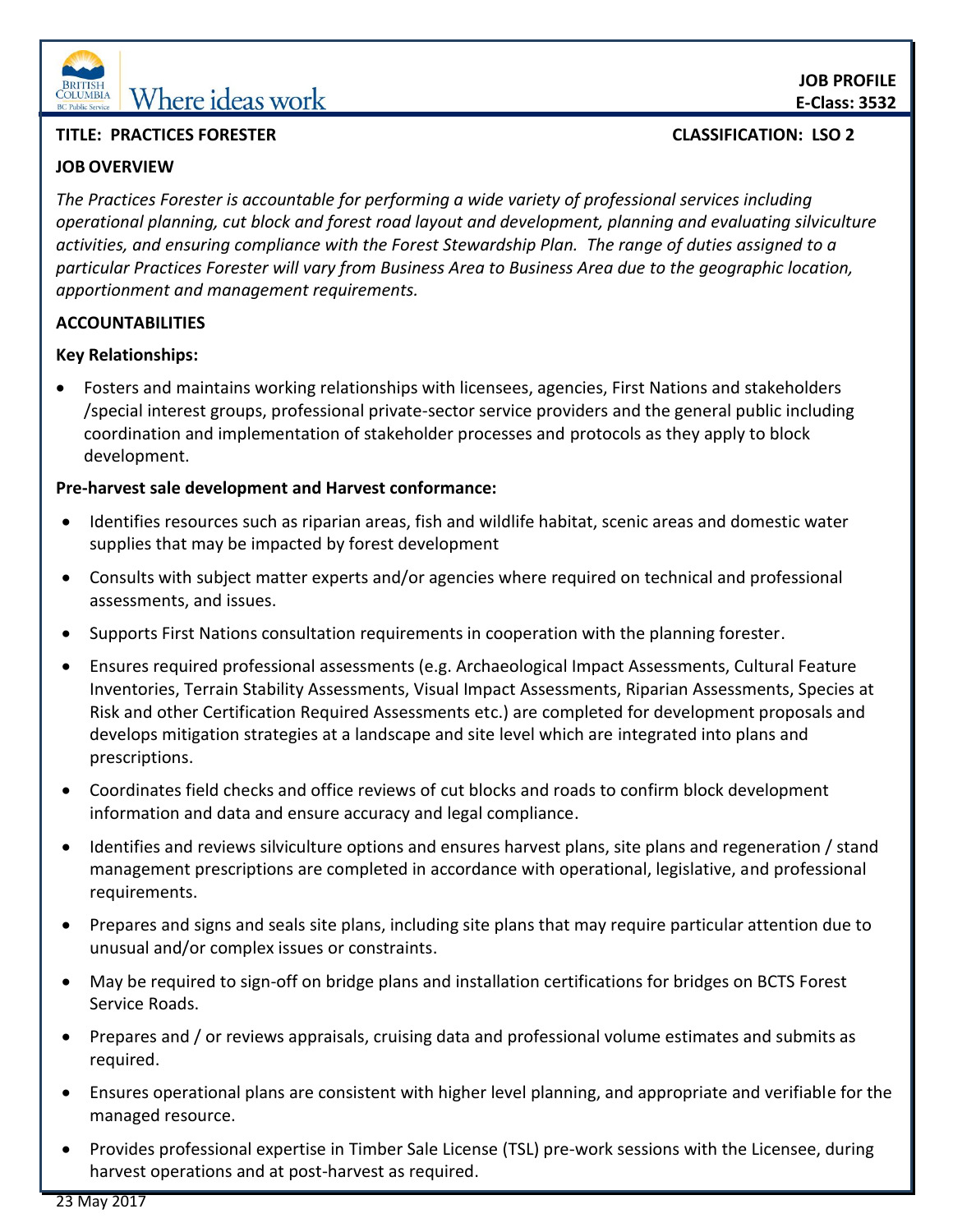Provides all necessary information and data to Woodlands Supervisors and Planning Foresters as required.

## **Oversees Site Regeneration Activities for TSLs**:

- Schedules site regeneration for TSLs considering the specific geographic, timber type and eco-system factors, and BCTS business and financial objectives.
- Prepares annual seed and seedling sowing requests.
- Monitors inventory of seed/seedling stocks, identifies potential shortages, and finds appropriate suppliers, or initiates cone collections, in consultation with Nursery and/or Seedling Services personnel.
- Oversees and/or performs site suitability, degradation, regeneration and free growing surveys and assessments.
- Amends Site Plans (SP) and applies for variances where required and submits applications within timeframes.
- Monitors and evaluates silvicultural activities and liabilities.
- Prescribes changes to silvicultural regimes to bring about compliance with Forest Stewardship Plans and Ministry standards and monitors implementation.
- Monitors legal silviculture obligations and declares milestones.

#### **Oversees Forest Health activities for the Field Team**:

- Reviews forest health technical reports and surveys and assesses potential impact on forest planning and development.
- Prescribes forest health management strategies and treatment regimens and oversees and monitors implementation.
- Ensures forest health issues are taken into account in all aspects of operational forest planning and prescriptions.

#### **Performs the role of Contract Manager**:

- Defines and negotiates contract terms and deliverables which support Business Area goals.
- Manages and administers contracts to ensure services provided meet contracted specifications and requirements.
- Undertakes appropriate actions to remedy contract insufficiencies/breeches.
- Ensures contractors who develop SPs for BCTS understand BCTS stewardship and business requirements, financial objectives and meet required documentation formats and processes.
- Assesses and evaluates the SPs and schedules, including site conditions, ecological information, site assessments (e.g. visual impact, pest etc.), management measures (e.g. riparian reserves, vegetation management etc.), soil conservation, silviculture systems, stocking requirements and mapping requirement to ensure compliance with requirements specified in the contract and BCTS business and financial requirements; recommends acceptance, further review or rejection.
- Authorizes or rejects payment based upon performance.
- Evaluates contract costs and effectiveness and reports findings to the Woodlands Supervisors.
- Supports Woodlands Supervisor in budget development.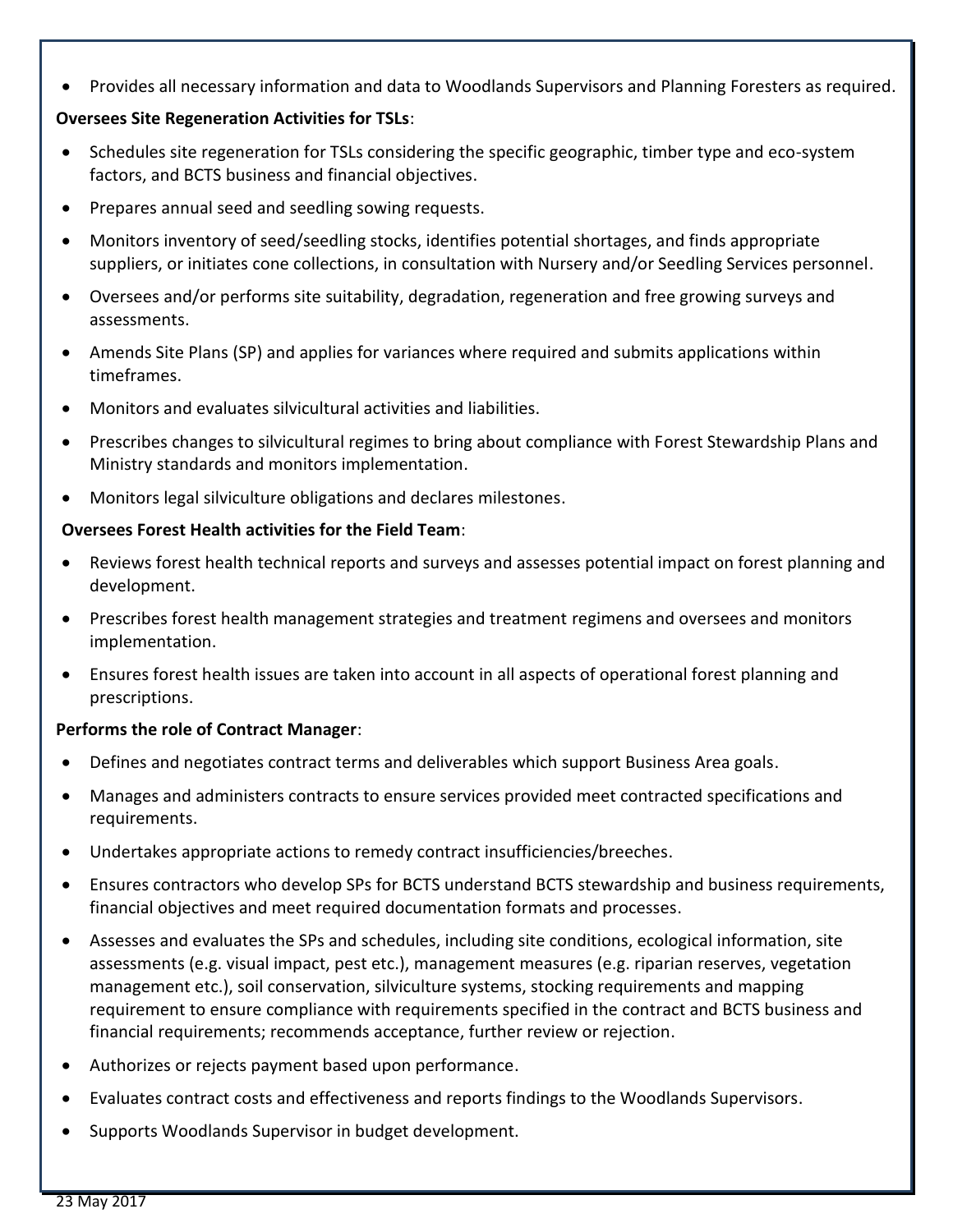#### **Other:**

- Provides expertise in developing, , monitoring and updating database information for tenure management, appraisal submission, and silviculture declarations in various BCTS and government databases and reporting systems.
- Submits various plans and progress reports to Woodlands Supervisors and others to meet legislative obligations or internal performance, planning and reporting requirements.
- Maintains accurate records and data necessary for purposes of demonstrating due diligence and as required by the Environmental Management System, or other relevant certification schemes.
- Supports Woodlands Supervisor and others during audits or reviews that fall within the scope of this position's responsibility.

## **JOB REQUIREMENTS**

- A Registered Professional Forester (RPF), or be eligible for registration as an RPF with the Association of BC Forest Professionals (ABCFP) and two years (gained within the last five years) of experience in operational forestry such as forest tenures, cut-block and road development, engineering, silviculture, harvest operations or compliance and enforcement.
- Must possess at minimum a valid Class 5 B.C. Driver's License that does not limit or restrict the ability to conduct the duties of the job.

#### **PROVISOS**

- Must be willing and able to withstand the rigors of fieldwork.
- Must be willing to work in adverse weather conditions.
- Must be willing and able to travel to meet job requirements.
- Must be willing and able to travel in fixed and or rotary winged aircraft and or watercraft.

## **PREFERENCE STATEMENT**

 Applicants with specific forestry experience in one or more operational field-based forestry activities such as forest tenures, cut-block and road development, engineering, silviculture, harvest operations, planning integrated resource management or forestry contract administration.

#### **KNOWLEDGE, SKILLS AND ABILITIES**

- Basic knowledge of the structures and mandates of the Ministry of Forests, Lands and Natural Resource Operations and BC Timber Sales.
- Knowledge of related legislation and regulations and the ability to interpret and apply legislation, policy and procedures.
- Knowledge of cost and benefit analysis and financial management and control.
- Knowledge of contract and project administration.
- Knowledge of safety procedures and practices as they relate to forestry activities.
- Knowledge in one or more of the following forestry fields: planning, timber development, appraisals, or silviculture.
- Ability to plan, organize, administer and monitor multiple projects and contracts simultaneously.
- Ability to identify, analyze and develop innovative solutions for operational and technical problems